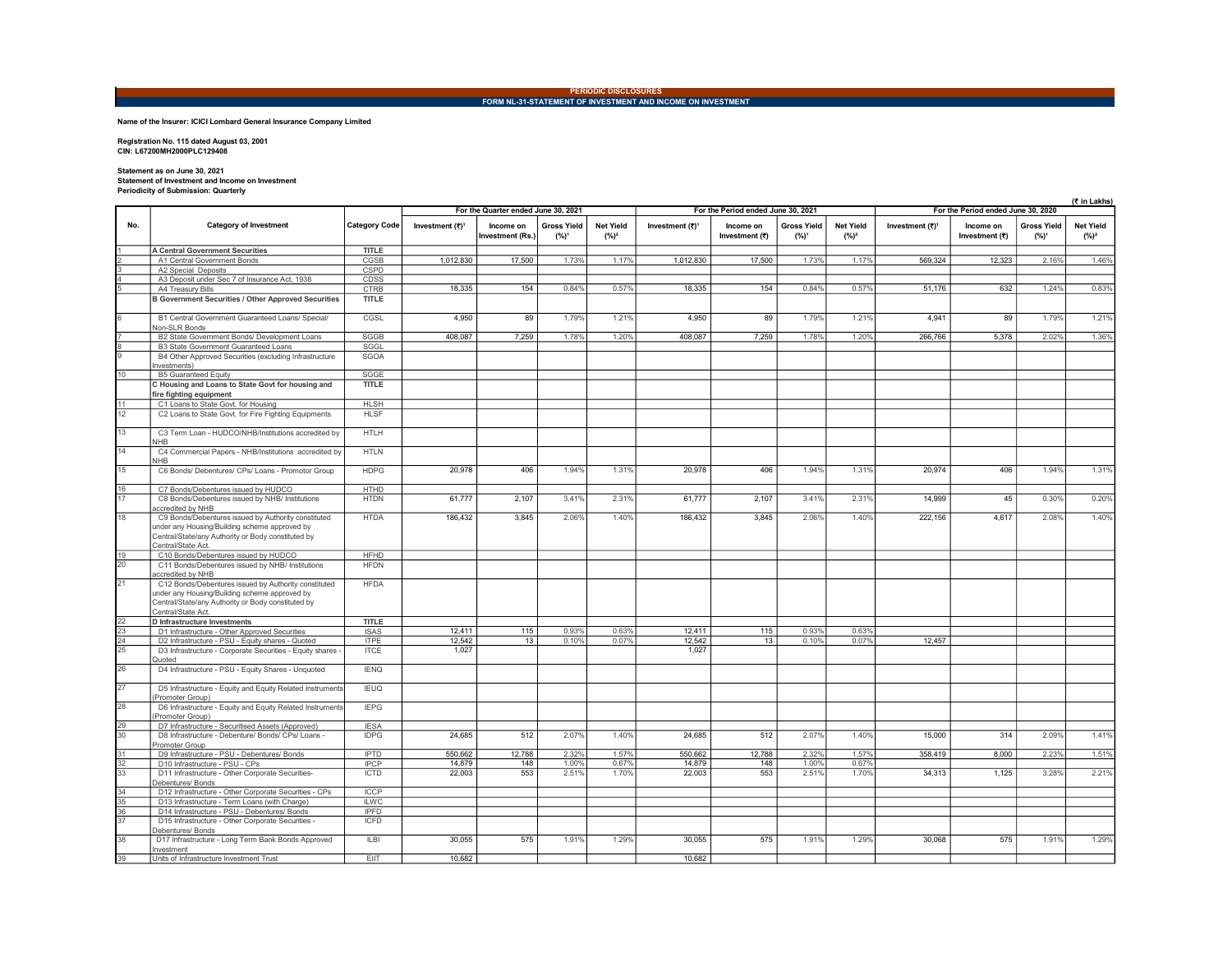|                                                             |                                                                                                         |              |         |        |       | <b>PERIODIC DISCLOSURES</b> |         |                |       |       |         |                |          |          |
|-------------------------------------------------------------|---------------------------------------------------------------------------------------------------------|--------------|---------|--------|-------|-----------------------------|---------|----------------|-------|-------|---------|----------------|----------|----------|
| FORM NL-31-STATEMENT OF INVESTMENT AND INCOME ON INVESTMENT |                                                                                                         |              |         |        |       |                             |         |                |       |       |         |                |          |          |
|                                                             | E Approved Investment Subject To Exposure Norms                                                         | <b>TITLE</b> |         |        |       |                             |         |                |       |       |         |                |          |          |
| 40 <sup>2</sup>                                             | E1 PSU - (Approved Investment)-Equity Shares quoted                                                     | EAEQ         | 7.469   |        |       |                             | 7,469   |                |       |       | 7,469   |                |          |          |
| 41                                                          | E2 Corporate Securities (Approved Investment) - Equity                                                  | EACE         | 280,075 | 22,224 | 7.94% | 5.56%                       | 280,075 | 22,224         | 7.94% | 5.56% | 188,938 | (2, 180)       | $-1.15%$ | $-0.68%$ |
| 42                                                          | Shares (ordinary)-Quoted<br>E3 PSU-(Approved Investments) -Equity Shares -quoted                        | ETPE         |         |        |       |                             |         |                |       |       |         |                |          |          |
| 43                                                          | E4 Corporate Securities (Approved Investment) - Equity                                                  | <b>ETCE</b>  |         |        |       |                             |         |                |       |       |         |                |          |          |
|                                                             | Shares -Quoted                                                                                          |              |         |        |       |                             |         |                |       |       |         |                |          |          |
| 44                                                          | E5 Corporate Securities (Approved Investment) - Equity<br>Jnquoted                                      | <b>EENQ</b>  |         |        |       |                             |         |                |       |       |         |                |          |          |
| 45                                                          | E6 PSU - Equity Shares - Unquoted                                                                       | EEUQ         |         |        |       |                             |         |                |       |       |         |                |          |          |
| 46                                                          | E7 Equity Shares - Companies incorporated outside<br>ndia (invested prior to IRDA Regulations)          | <b>EFES</b>  |         |        |       |                             |         |                |       |       |         |                |          |          |
| 47                                                          | E8 Equity Shares (incl. Equity related Instruments) -<br>Promoter Group                                 | <b>EEPG</b>  |         |        |       |                             |         |                |       |       |         |                |          |          |
| 48                                                          | E9 Corporate Securities - Bonds - Taxable                                                               | EPBT         |         |        |       |                             |         |                |       |       |         |                |          |          |
| 49                                                          | E10 Corporate Securities - Bonds - Tax free                                                             | EPBF         |         |        |       |                             |         |                |       |       |         |                |          |          |
| 50                                                          | E11 Corporate Securities (Approved Investment) -Pref<br>Shares                                          | EPNQ         | 133     | 2      | 1.43% | 0.97%                       | 133     | $\overline{2}$ | 1.43% | 0.97% | 259     | $\overline{4}$ | 1.38%    | 0.93%    |
| 51                                                          | E12 Corporate Securities (Approved Investment) -<br>nvestment in Subsidiaries                           | <b>ECIS</b>  |         |        |       |                             |         |                |       |       |         |                |          |          |
| 52                                                          | E13 Corporate Securities (Approved Investment) -<br>Debentures                                          | ECOS         | 509,604 | 12,741 | 2.50% | 1.70%                       | 509,604 | 12,741         | 2.50% | 1.70% | 492,585 | 12,826         | 2.60%    | 1.76%    |
| $\overline{53}$                                             | E14 Corporate Securities - Debentures/ Bonds/ CPs/<br>cans - Promoter Group                             | <b>EDPG</b>  |         |        |       |                             |         |                |       |       |         |                |          |          |
| 54                                                          | E15 Corporate Securities (Approved Investment) -<br>Derivative Instruments                              | ECDI         |         |        |       |                             |         |                |       |       |         |                |          |          |
| 55                                                          | E16 Investment Properties - Immovable                                                                   | <b>EINP</b>  | 10,382  | 102    | 0.98% | 0.67%                       | 10,382  | 102            | 0.98% | 0.67% | 10,631  | 73             | 0.68%    | 0.46%    |
| 56                                                          | E17 Loans - Policy Loans                                                                                | ELPL         |         |        |       |                             |         |                |       |       |         |                |          |          |
| 57                                                          | E18 Loans Secured Loans -Mortgage of Property in<br>ndia (term Loan)                                    | <b>ELMI</b>  |         |        |       |                             |         |                |       |       |         |                |          |          |
| 58                                                          | E19 Loans Secured Loans -Mortgage of Property<br>outside India (term Loan)                              | <b>ELMO</b>  |         |        |       |                             |         |                |       |       |         |                |          |          |
| 59                                                          | E20 Deposits - Deposit with scheduled banks                                                             | <b>ECDB</b>  | 15,973  | 168    | 1.05% | 0.71%                       | 15,973  | 168            | 1.05% | 0.71% | 10,265  | 165            | 1.60%    | 1.08%    |
| 60                                                          | E21 Deposits - CDs with Scheduled Banks                                                                 | EDCD         | 23,822  | 171    | 0.72% | 0.49%                       | 23,822  | 171            | 0.72% | 0.49% | 51,474  | 718            | 1.40%    | 0.94%    |
| 61                                                          | E22 Deposits - Money at call and short notice with<br>panks /Repo                                       | <b>ECMR</b>  | 30,909  | 249    | 0.81% | 0.55%                       | 30,909  | 249            | 0.81% | 0.55% | 57.845  | 428            | 0.74%    | 0.50%    |
| 62                                                          | E23 CCIL (Approved Investement) - CBLO                                                                  | ECBO         |         |        |       |                             |         |                |       |       |         |                |          |          |
| 63                                                          | E24 Commercial Papers issued by all India Financial<br>nstitutions rated very strong or more            | ECCP         | 22.452  | 192    | 0.86% | 0.58%                       | 22.452  | 192            | 0.86% | 0.58% | 11.992  | 203            | 1.69%    | 1.14%    |
| 64                                                          | E25 Application Money                                                                                   | <b>ECAM</b>  | 33,957  | 22     | 0.07% | 0.04%                       | 33,957  | 22             | 0.07% | 0.04% | 16,401  |                |          |          |
| 65                                                          | E26 Deposit with Primary Dealers duly recognised by<br><b>RBI</b>                                       | <b>EDPD</b>  |         |        |       |                             |         |                |       |       |         |                |          |          |
| 66                                                          | E27 Perpetual Debt Instruments of Tier I and II Capital<br>ssued by PSU Banks                           | <b>EUPD</b>  |         |        |       |                             |         |                |       |       |         |                |          |          |
| 67                                                          | E28 Perpetual Debt Instruments of Tier I and II Capital<br>ssued by Non-PSU Banks                       | EPPD         |         |        |       |                             |         |                |       |       |         |                |          |          |
| 68                                                          | E29 Perpetual Non-Cum. P.Shares and Redeemable<br>Cumulative P.Shares of Tier 1 and 2 Capital issued by | <b>EUPS</b>  |         |        |       |                             |         |                |       |       |         |                |          |          |
|                                                             | <b>PSU Banks</b>                                                                                        |              |         |        |       |                             |         |                |       |       |         |                |          |          |
| 69                                                          | E30 Perpetual Non-Cum. P.Shares and Redeemable<br>Cumulative P.Shares of Tier 1 and 2 Capital issued by | <b>EPPS</b>  | 3,300   |        |       |                             | 3,300   |                |       |       | 3,300   |                |          |          |
|                                                             | Non-PSU Banks                                                                                           |              |         |        |       |                             |         |                |       |       |         |                |          |          |
| 70                                                          | E31 Foreign Debt Securities (Invested prior to IRDA<br>Regulations)                                     | <b>EFDS</b>  |         |        |       |                             |         |                |       |       |         |                |          |          |
| 71                                                          | E32 Mutual Funds - Gilt/ G Sec/ Liquid Schemes                                                          | <b>EGMF</b>  | 71.724  | 354    | 0.49% | 0.33%                       | 71,724  | 354            | 0.49% | 0.33% | 110,812 | 1.111          | 1.00%    | 0.68%    |
| 72                                                          | E33 Mutual Funds - (under Insurer's Promoter Group)                                                     | <b>EMPG</b>  |         |        |       |                             |         |                |       |       | 24,494  | 150            | 0.61%    | 0.41%    |
| 73                                                          | D38 Additional Tier 1 (Basel III Compliant) Perpetual<br>Bonds - (PSU Banks)                            | EAPS         |         |        |       |                             |         |                |       |       |         |                |          |          |
| 74                                                          | D39 Additional Tier 1 (Basel III Compliant) Perpetual<br>Bonds - (Private Banks)                        | EAPB         | 79,962  | 1,765  | 2.21% | 1.49%                       | 79,962  | 1,765          | 2.21% | 1.49% | 79,943  | 1,765          | 2.21%    | 1.49%    |
| $\overline{75}$                                             | Units of Real Estate Investment Trust (REITS)                                                           | <b>ERIT</b>  | 12,194  |        |       |                             | 12,194  |                |       |       |         |                |          |          |